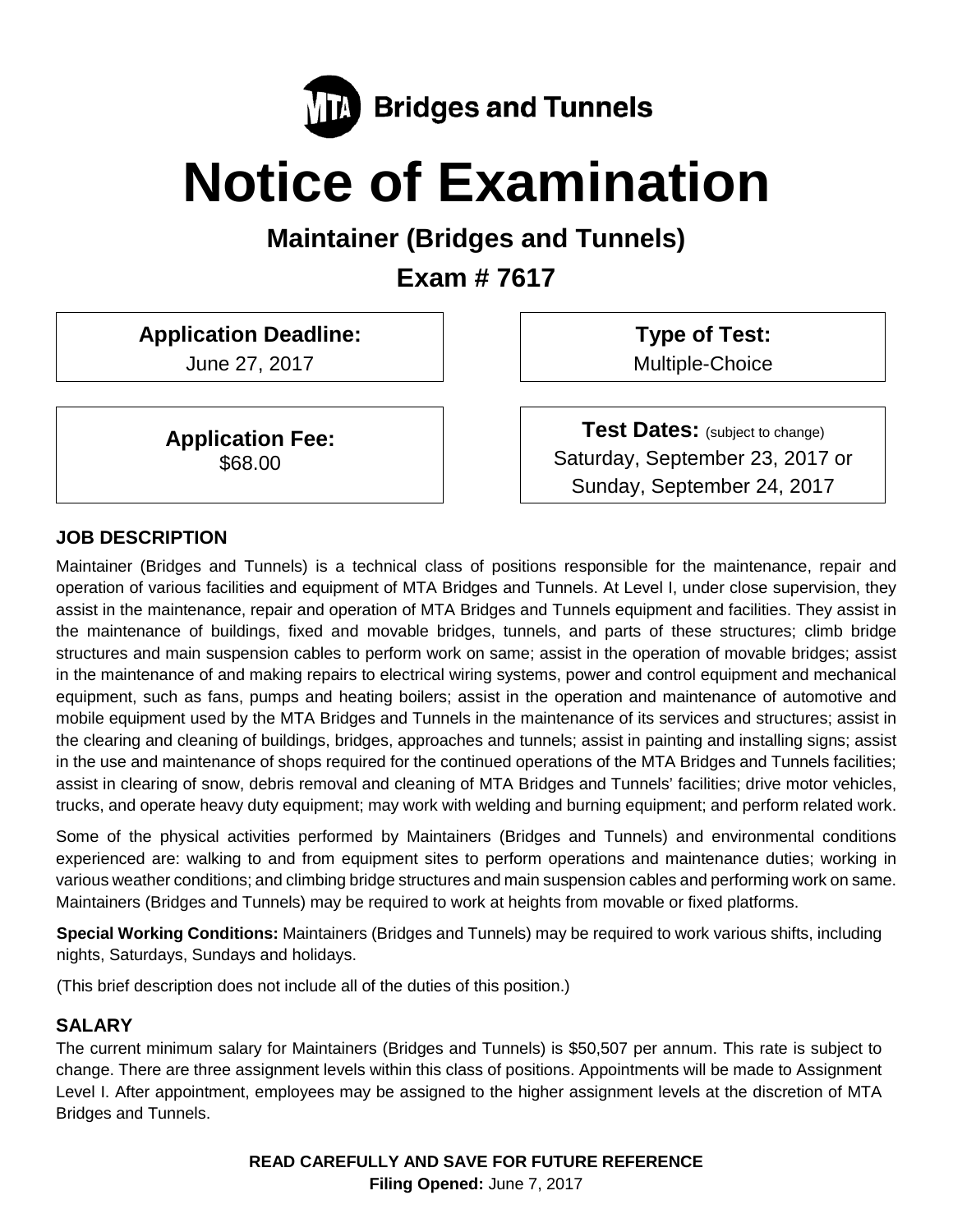## **HOW TO QUALIFY:**

**Education and Experience Requirements:** By the **last day of the Application Period** you must have:

- 1. Two years of full-time, satisfactory experience within the last five years installing, maintaining or repairing mechanical or electrical equipment or performing structural repairs; or
- 2. One year of experience as described in "1" above, plus
	- a. Graduation from a trade school or technical school, with a major course of study in electrical, mechanical, automotive, welding, carpentry, or machinist work, or a closely-related field, totaling 600 hours; or
	- b. Graduation from a vocational high school with a major course of study in electrical, mechanical, automotive, welding, carpentry, or machinist work, or a closely-related field; or
	- c. An associate degree or higher degree in electrical work, electronic technology, electrical engineering, mechanical work, mechanical technology, mechanical engineering, automotive work, or a closely related field from an accredited college or university.

Vocational high school, trade school or technical school education must be approved by a State's Department of Education or a recognized accrediting organization. College education must be from an accredited college or university, accredited by regional, national, professional or specialized agencies recognized as accrediting bodies by the U.S. Secretary of Education, and by the Council for Higher Education Accreditation (CHEA).

You may be given the test before we review your qualifications.

### **REQUIREMENTS TO BE APPOINTED:**

**Driver License Requirement:** At the time of appointment, you must possess:

- 1. A Class A Commercial Driver License (CDL) valid in the State of New York, with endorsements for Tow Truck, Hazardous Materials, Tank Vehicles, Doubles/Triples, Tank/Hazmat and Passenger Transport; without a restriction for "No Airbrake Equipped CMV" and with no other restrictions that would preclude the performance of the duties of Maintainer (Bridges and Tunnels); or
- 2. A motor vehicle driver license valid in the State of New York.

The CDL, as described in "1" above, must be maintained for the duration of your employment. If you have moving violations, a license suspension or an accident record, you may be disqualified.

If you qualify under "2" above, your appointment will be subject to the receipt of the CDL described in "1" above within 12 months of appointment as a condition of further employment. Candidates must be 21 years of age to obtain this license.

MTA Bridges and Tunnels will conduct a special training course for appointees who need to obtain the CDL described in "1" above, including sponsoring one road test. If you fail to obtain the required CDL within 12 months of appointment, your employment will be terminated.

**Medical Requirement:** Medical guidelines have been established for the position of Maintainer (Bridges and Tunnels). Candidates will be examined to determine whether they can perform the essential functions of the position of Maintainer (Bridges and Tunnels). Where appropriate, a reasonable accommodation will be provided for a person with a disability to enable him or her to take the examination and/or perform the essential functions of the job.

**Drug Screening Requirement:** You must pass a drug screening in order to be appointed, and if appointed, you will be subject to random drug and alcohol tests for the duration of your employment. Additionally, if you have tested positive on a drug or alcohol test for a previous Federal DOT-regulated employer in the last three (3) years**,** or on a pre-employment drug or alcohol test for any employer in the last two (2) years, you must have completed the Substance Abuse Professional (SAP) evaluation, referral and education treatment process required by federal law prior to appointment to this safety-sensitive position.

**Residency:** New York City residency is not required for this position.

**English Requirement:** Candidates must be able to understand and be understood in English.

**Proof of Identity:** Under the Immigration Reform and Control Act of 1986, you must be able to prove your identity and your right to obtain employment in the United States prior to employment with MTA Bridges and Tunnels.

**Training Requirement:** Appointees to the title of Maintainer (Bridges and Tunnels) are required to pass a maintenance training and safety program upon hire.

#### **READ CAREFULLY AND SAVE FOR FUTURE REFERENCE**

**Filing Opened:** June 7, 2017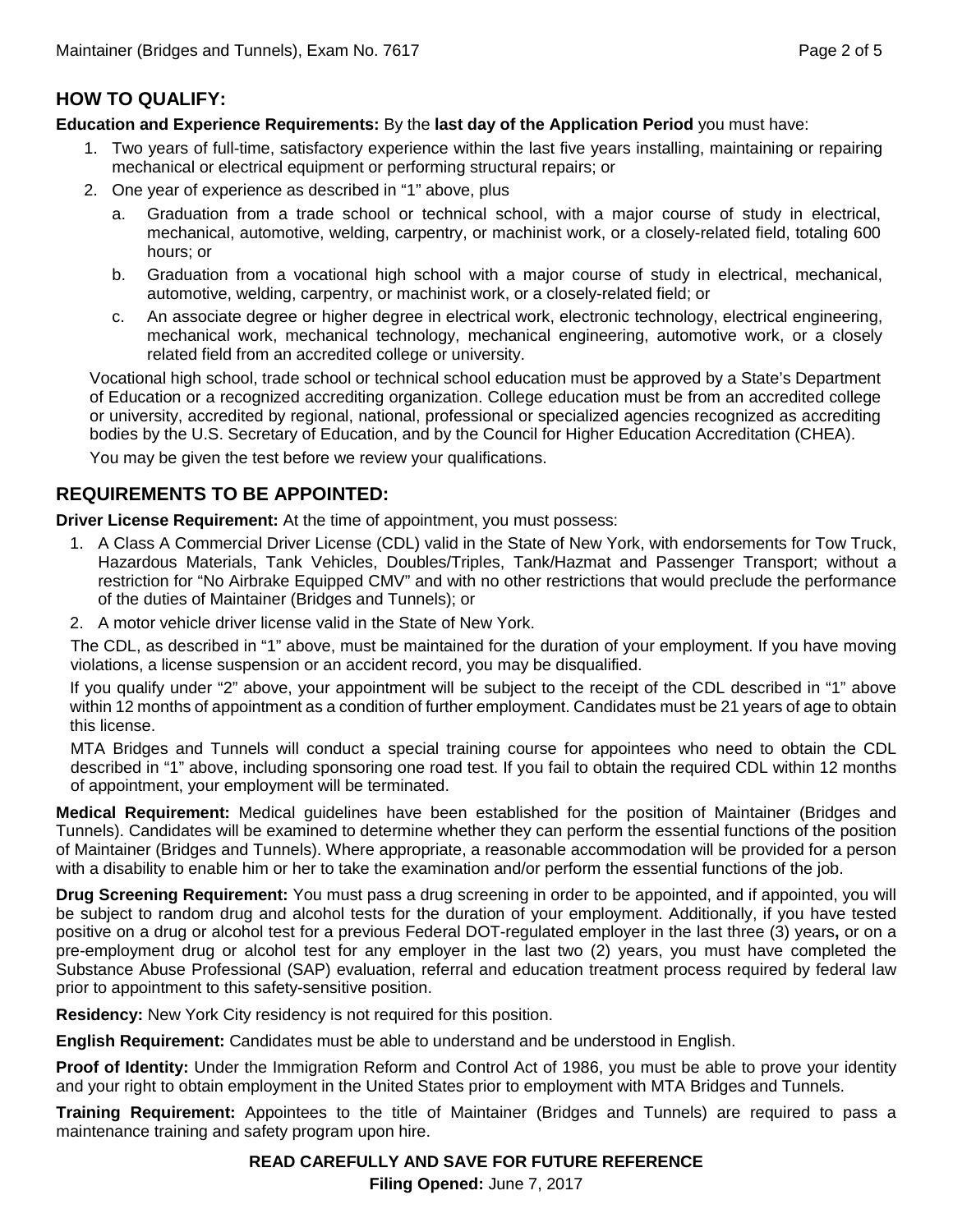## **HOW TO OBTAIN AN APPLICATION**

During the application period, you may obtain an *Application* for this examination online at <http://www.mta.info/nyct/hr/appexam.htm> or in person at the MTA Exam Information Center as indicated below:

**MTA Exam Information Center:** Open Monday through Friday, from 9 AM to 3 PM, in the lobby at 180 Livingston Street, Brooklyn, New York. Directions: take the A, C, F or R trains to the Jay Street-Metro Tech Station, or the 2, 3 or G trains to the Hoyt Street Station.

#### **REQUIRED FORMS**

- 1. **Application:** Make sure that you follow all instructions included with your *Application*, including payment of fee. Save a copy of the instructions for future reference.
- 2. **Education and Experience Test Paper:** Write your social security number in the box at the top of the cover page, and the examination title and number in the box provided. This form must be filled out completely and in detail for you to receive your proper rating. Keep a copy of your completed *Education and Experience Test Paper* for your records.
- 3. **Foreign Education Fact Sheet (Required only if you need credit for your foreign education for this examination):** If you were educated outside the United States, you must have your foreign education evaluated to determine its equivalence to education obtained in the United States. The services that are approved to make this evaluation, as well as instructions on how to submit this evaluation are listed in the *Foreign Education Fact Sheet* included with your application packet. When you contact the evaluation service, ask for a "document-bydocument" (general) evaluation of your foreign education.

# **HOW TO SUBMIT AN APPLICATION AND PAY THE APPLICATION FEE**

If you believe you meet the requirements in the "How to Qualify" section, **you must apply by mail**.

MTA New York City Transit will **not** accept applications in person.

#### **Applications by Mail must:**

- 1. Include all of the required forms, as indicated in the "Required Forms" section above.
- 2. Be postmarked by the last day of the application period.
- 3. Be mailed to the address in the "Correspondence" section of this notice.
- 4. Include the appropriate fee in the form of a money order.

#### **The Money Order (Postal Money Order Preferred) must:**

- 1. Be made payable to MTA New York City Transit.
- 2. Be valid for one year.
- 3. Have the following information written on it: your name, home address, the last four digits of your social security number, and the exam title and exam number.

Save your money order receipt for future reference and proof of filing an *Application*.

#### **Cash and personal checks will not be accepted**.

**Application Fee:** This fee is generally not refundable. Under special circumstances, you may be entitled to a refund. You should refer to the Department of Citywide Administrative Services (DCAS) Exam Regulations to determine if you are entitled to a refund prior to requesting a refund. You can refer to the bottom of the last page of this Notice of Examination for instructions on how to obtain a copy of the DCAS Exam Regulations.

# **HOW TO SUBMIT AN APPLICATION WHEN REQUESTING A FEE WAIVER**

Applicants who wish to request a Fee Waiver must obtain an *Application* in person at the MTA Exam Information Center as indicated below and must submit the *Application* by mail to the address in the "Correspondence" section below **by the last day of the application period**.

The MTA will not accept applications in person. Additional information on requesting an application fee waiver is available with the *Application*.

#### **READ CAREFULLY AND SAVE FOR FUTURE REFERENCE**

**Filing Opened:** June 7, 2017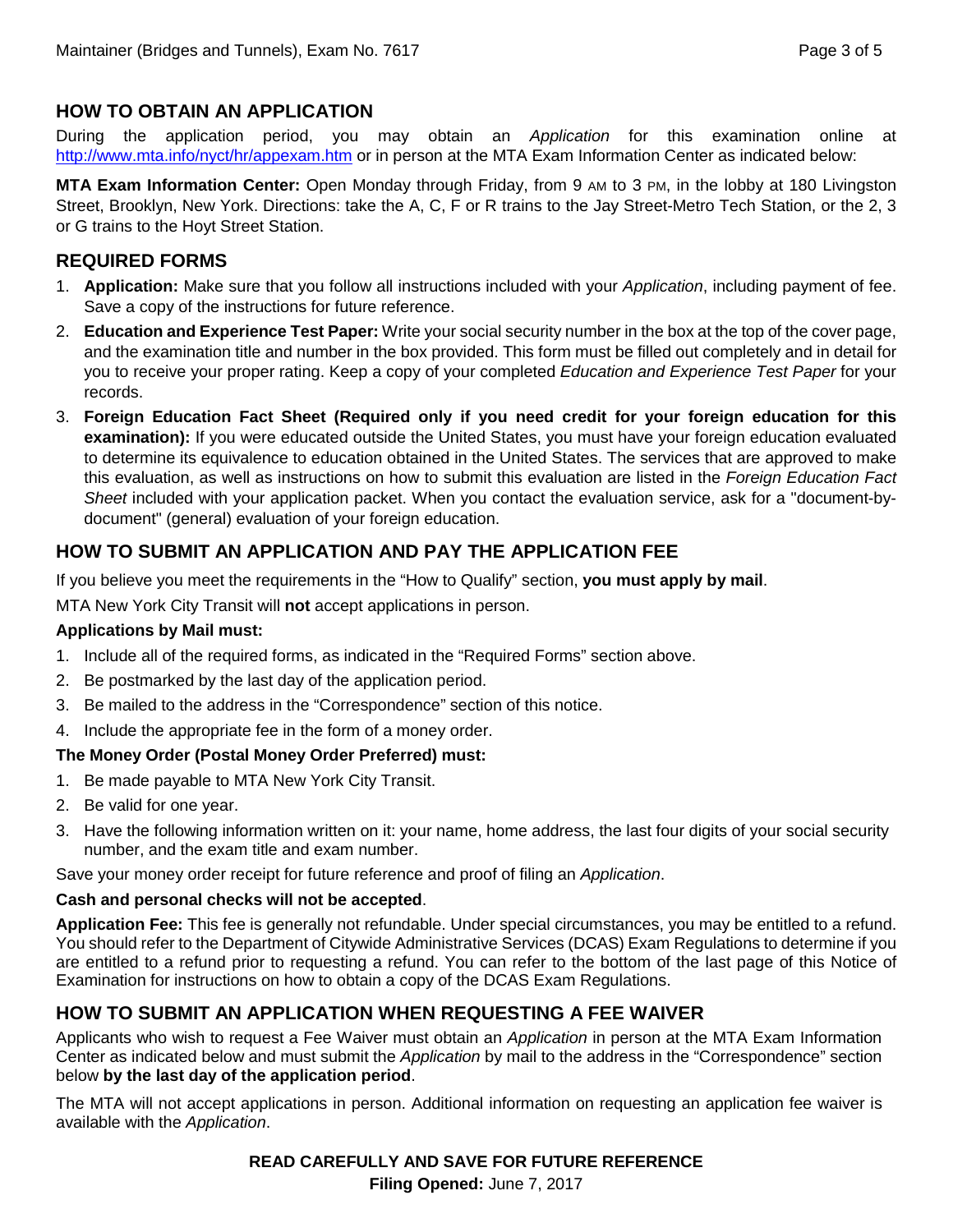# **ADMISSION LETTER**

An *Admission Letter* will be mailed to you about 10 days before the first date of the multiple-choice test. If you do not receive an *Admission Letter* at least 4 days before the first date of the multiple-choice test, you may obtain a duplicate letter at the MTA Exam Information Center (as indicated above). A paper copy of the *Admission Letter* is your ticket for admission to the test.

# **THE TEST**

You will be given a multiple-choice test. A score of at least 70% is required to pass this test. Your score on this test will be used to determine your place on an eligible list. The multiple-choice test may include questions on cleaning, greasing, painting, plumbing, heating and ventilation systems, carpentry and masonry work; safe work practices and precautions involving scaffolds, ladders, electrical equipment and machinery; use of hand tools and machine shop practices; simple arithmetic related to shop work; electrical and electronic equipment; materials used in maintenance work such as piping, sheet metal, paints, paving and masonry materials; maintenance and repair of automotive vehicles; reading and interpreting instructions; and other related areas.

Veterans' or Disabled Veterans' Credit will be granted only to eligible passing candidates who request that they be applied. Veterans' or Disabled Veterans' Credit should be requested at the time of application, but **must** be requested before the date the eligible list is established. Claims for Veterans' or Disabled Veterans' Credit will not be granted once the eligible list is established.

# **TEST ADMINISTRATION GUIDELINES**

**Warning:** You are not permitted to enter the test site with cellular phones, beepers, pagers, cameras, portable media players, or other electronic devices. Calculators are permitted; however, they must be hand-held, battery or solar powered, numeric only. Calculators with functions **other than** addition, subtraction, multiplication and division **are prohibited**. Electronic devices with an alphabetic keyboard or with word processing or data recording capabilities such as planners, organizers, etc. are prohibited. If you use any of these devices in the building at any time before, during or after the test, you may not receive your test results, your test score may be nullified, and your application fee will not be refunded.

You may not have any other person, including children, present with you while you are being processed for or taking the test and no one may wait inside the test site while you are taking the test.

**Required Identification:** You are required to bring one (1) form of valid (non-expired) signature and photo bearing identification to the test site. The name that was used to apply for the exam must match the first and last name on the photo ID. A list of acceptable identification documents is provided below. If you do not have an acceptable ID, you may be denied testing. Acceptable forms of identification (bring one) are as follows: state issued driver's license, state issued identification card, US Government issued passport, US Government issued military identification card, US Government issued Alien Registration Card, employer identification card with photo, or student identification card with photo.

**Leaving:** You must leave the test site once you finish the test. If you leave the test site after being fingerprinted but before finishing the test, you will not be permitted to re-enter. If you disregard this instruction and re-enter the test site, you may not receive your test results, your test score may be nullified, and your application fee will not be refunded.

# **THE TEST RESULTS**

If you meet the education and experience requirements and pass the multiple-choice test, your name will be placed in score order on an eligible list and you will be given a list number. You will be notified by mail of your test results. If you meet all requirements and conditions, you will be considered for appointment when your name is reached on the eligible list.

(Continued)